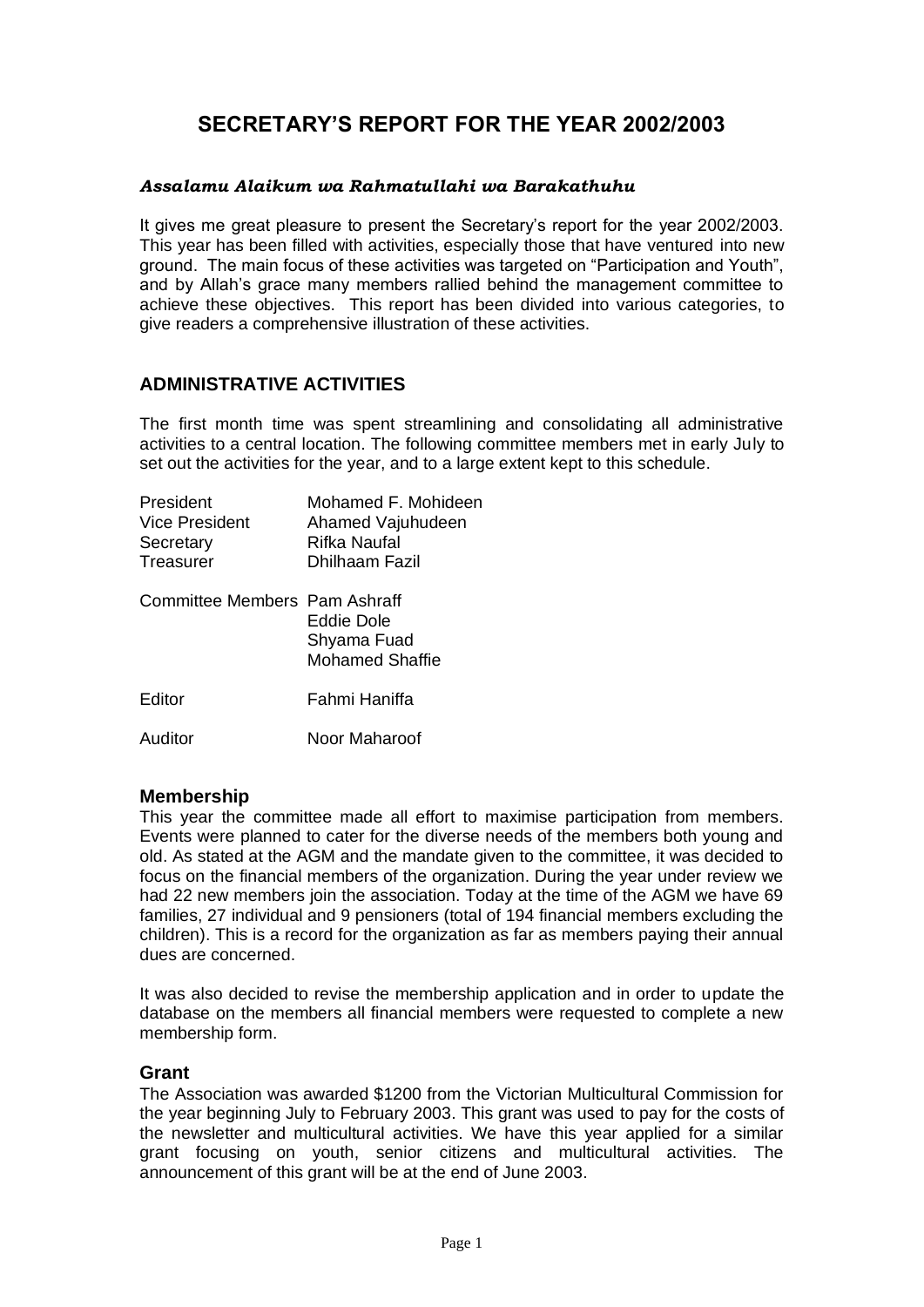### **Committee Meetings**

This year the committee met each month and notice of the meetings was published in the newsletter. In order to maintain a semblance of structure and formality, the meetings were held on a Saturday at 1.00 pm for a maximum of 1.5 hours. In total there were 12 committee meetings and 2 special committee meetings held. All meetings were opened to the general membership.

#### **Special General Meeting**

Due to various reasons a special General Meeting was held on the  $22<sup>nd</sup>$  of March at the Mulgrave Community Centre. The meeting was well attended with over 100 financial members being present. At the meeting four resolutions were passed and duly circulated to all financial members of the association. Also in keeping the Food Safety Act of Victoria 2003, members were shown a video on **"Safe Food Handling**" and leaflets from the Health Department were distributed to all members.

## **RELIGIOUS ACTIVITIES**

The focus on religious activities, which form an integral part of our life, was once again based on participation. We would like to take this opportunity to thank all members who volunteered, contributed and organised these activities. It made the task of the committee much easier by the willing support extended by the members. The Committee and members made all endeavours to promote the Islamic faith at all times.

### **Activities During The Month Of Ramadhan**

During the month of Ramadhan, USMAA held two ifthaars on the 2<sup>nd</sup> and 3<sup>rd</sup> Saturday of the month at the Mulgrave Community Centre. They were well attended by the members. Apart from Tharaweeh prayers we also had sermons given by guest speakers.

The  $27<sup>th</sup>$  night celebrations were held at the Mitcham hall and the sermon and thaubah was conducted by one of our members Bro Imtiaz Mohamed. The committee would like to thank all those families who generously donated and made food for the ifthaars.

#### **Fitra Collections**

This year the fitra collections were sent to fewer recipients. The rationale was that it would be better to help a few with a substantial amount than spreading the amount to a number of groups. The recipients were a widow with 3 children, a blind person, a child in need of major heart surgery, Thihahriya home and the Thennakumura YMMA.

#### **Joint Festival Prayers With Aslama– Ramadhan & Hajj**

For the first time in the history of USMAA, both Sri Lankan Muslim organizations in Victoria, ASLAMA and USMAA had joint festival prayers. The Ramadan festival prayers were organised by USMAA and the Hajj festival prayers by ASLAMA. It was a great achievement as far as both organizations were concerned and a very beautiful and moving sight to see such large gatherings at Eid prayers. We would like to thank the committee of ASLAMA for their support in achieving this objective. We hope that this would become an annual event for both associations.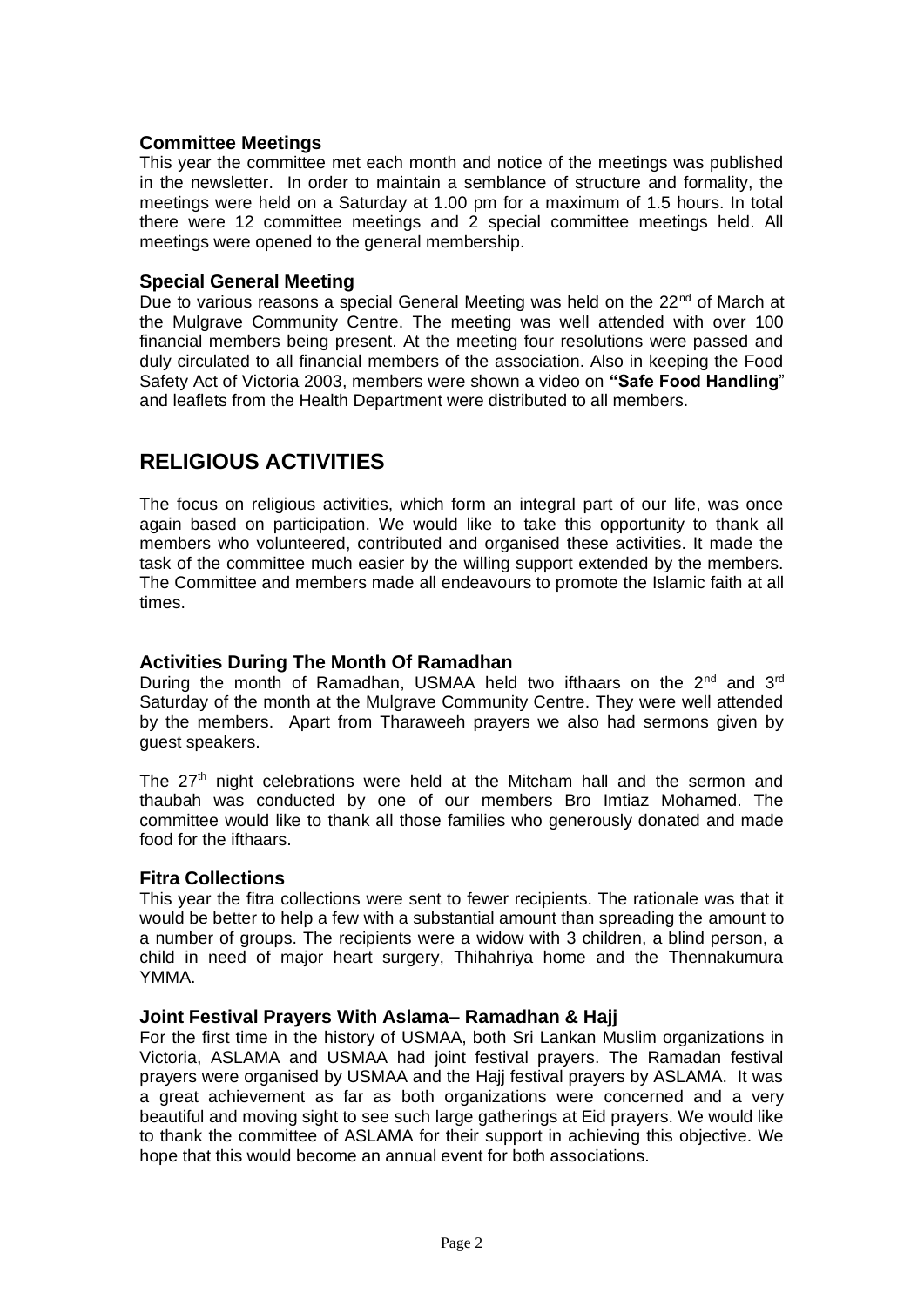### **Ramadhan And Hajj Dinner Celebrations**

The Ramadhan Festival dinner celebrations were held on the  $7<sup>th</sup>$  of December at the Mulgrave Community Centre. The function was well attended. The children enjoyed themselves and everyone had a joyous time.

The Hajj dinner celebrations were held on the  $22<sup>nd</sup>$  of February. The guest speaker was Hafiz Nur who gave a brilliant talk on the Islamic way of life. Once again the function was well attended. It should be noted that both festival dinners were sponsored by groups of members.

### **Qiraath Contest**

This year a different format was observed with regard to the Qiraath contest. It was dissociated from the Meelad celebrations and organised as a separate event to ensure maximum participation and to prevent any child from missing out. In total 22 children participated and the event was judged under 6 categories. This event was held in the afternoon with evening tea provided. The judge presiding at this event who was a Hafiz also gave an enlightening talk on the recital of the Holy Quran. The youth focus group should be congratulated on organising this event in a very professional manner.

#### **Oratory Contest & Meelad**

This year to mark Meelad, and part of the activities oratory contest was organised. The topics were based on the events that surrounded the prophet's life. There were around 32 participants in 3 categories. The function was well attended. Dinner was provided for all present. There was also a talk given by one of the judges on the life of the Holy Prophet (Sal). It should be noted that the children benefited by having two functions solely dedicated to their activities.

#### **Jamaath Visits**

During the period under review, two jamaath groups visited Melbourne. The members of the association met the jamaath groups at the Doncaster Mosque and participated in light refreshments.

#### **Workshop On Bathing And Shrouding Male Janazas**

This workshop was held at the Monash University Mosque, Clayton. It was attended by a few members who benefited by the discussions and instructions given on bathing and preparation of a shroud for a Muslim male.

### **FUND RAISING ACTIVITIES**

All effort was made to ensure that most activities were either self-funded or generated some income to USMAA. Apart from the two projects mentioned below, the souvenir published for the Annual Dinner also brought in a sum of 1400/-. In this instance we would like to thank M. Ashraff who collected most of the advertisements.

#### **Till Project**

In order to raise funds for charity or any worthy project, tills were distributed to members at the  $1<sup>st</sup>$  function and collected at the end of May. The total collection was \$700.00. It was decided to send all proceeds (less 100/- for the tills) to the recent flood affected victims in Sri Lanka.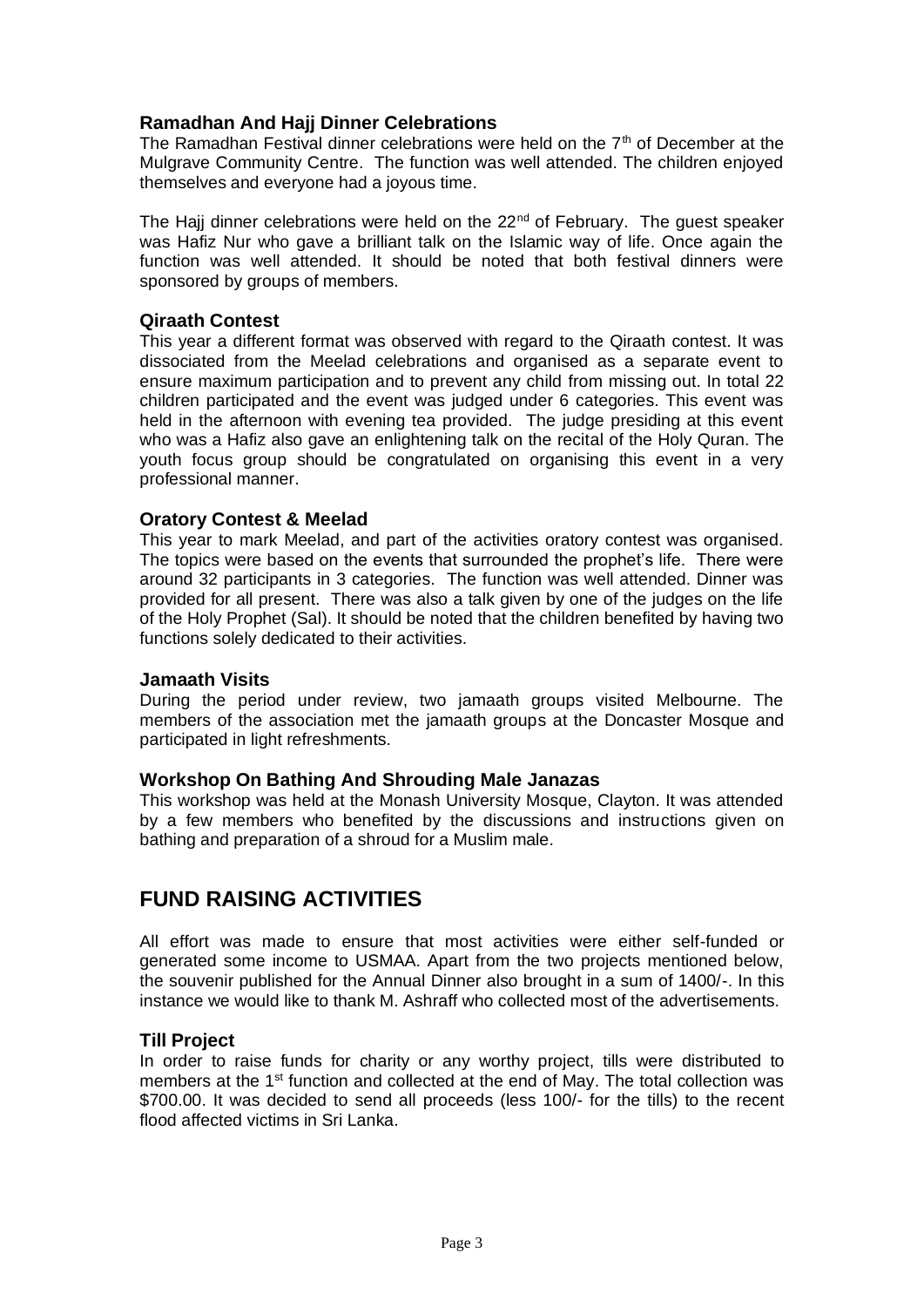### **Hopper Nite**

In order to raise funds for activities, the Hopper Nite was held on  $28<sup>th</sup>$  August 2002. This function was well attended with nearly 150 participants. Although there were a few shortcomings in general, all those who attended enjoyed the evening. The association made a profit of \$270 .00 after payment of all costs. Similar such functions had been proposed but had to be cancelled due unavoidable circumstances.

### **MEDIA & PUBLICATION**

All activities of an organization need vehicles to promote itself as a means of communication to the membership and general public. The newsletter, website, souvenir and the periodic mail outs served this purpose.

#### **Newsletter**

Three issues of the newsletter have been published during the year. The issues carried relevant information, feedback, current information both local and Sri Lankan and religious affairs. Although the membership was invited to contribute articles to the newsletter, the response was not very satisfactory. Unfortunately we have not been able to publish the last edition for this year. The association is grateful to the Victorian Multicultural Commission for their sponsorship of all issues of the newsletter

### **USMAA Website**

The USMAA website was officially launched this year and carried information about the association, its activities, online membership enrolment, religious information, etc. The website has been accessed by many members and non-members. Also the current committee decided to pay the licence fee not only for 2002/2003 but also 2003/2004.

## **ANNUAL FELLOWSHIP DINNER**

The 12<sup>th</sup> USMAA Annual Fellowship Dinner was held on Saturday 28<sup>th</sup> September 2002 at the Sacred Heart Hall, Johnson Street, Oakleigh. The Chief Guest for the function was Mr. Hong Lim, MLA and Member for Clayton. Mr Lim who is also the chairman of Parliamentary Committee for Family and Community Development discussed multiculturalism and the advances that Australia and especially Victoria has made in this area. He spoke on how associations such as USMAA could do to build up the nation and help the community at large.

The keynote speaker Dr. Abdul Khaliq Kazi in his talk 'The Way Forward' touched on aspects of how the community especially Muslims in general should act in the times of trouble and uncertainty when every finger of blame seems to be directed at the Muslim Ummah. His advice to be steadfast and address issues in a rational and Islamic way left those present in the audience a lot to ponder and think.

The USMAA Youth Awards for academic excellence in 2002 were awarded to: Aadil Mohamed, Hana Yusuf, Nilufer Liyaul Fouz, Shakira Salahudeen, Shazrina Mohamed and Shezna Mahroof .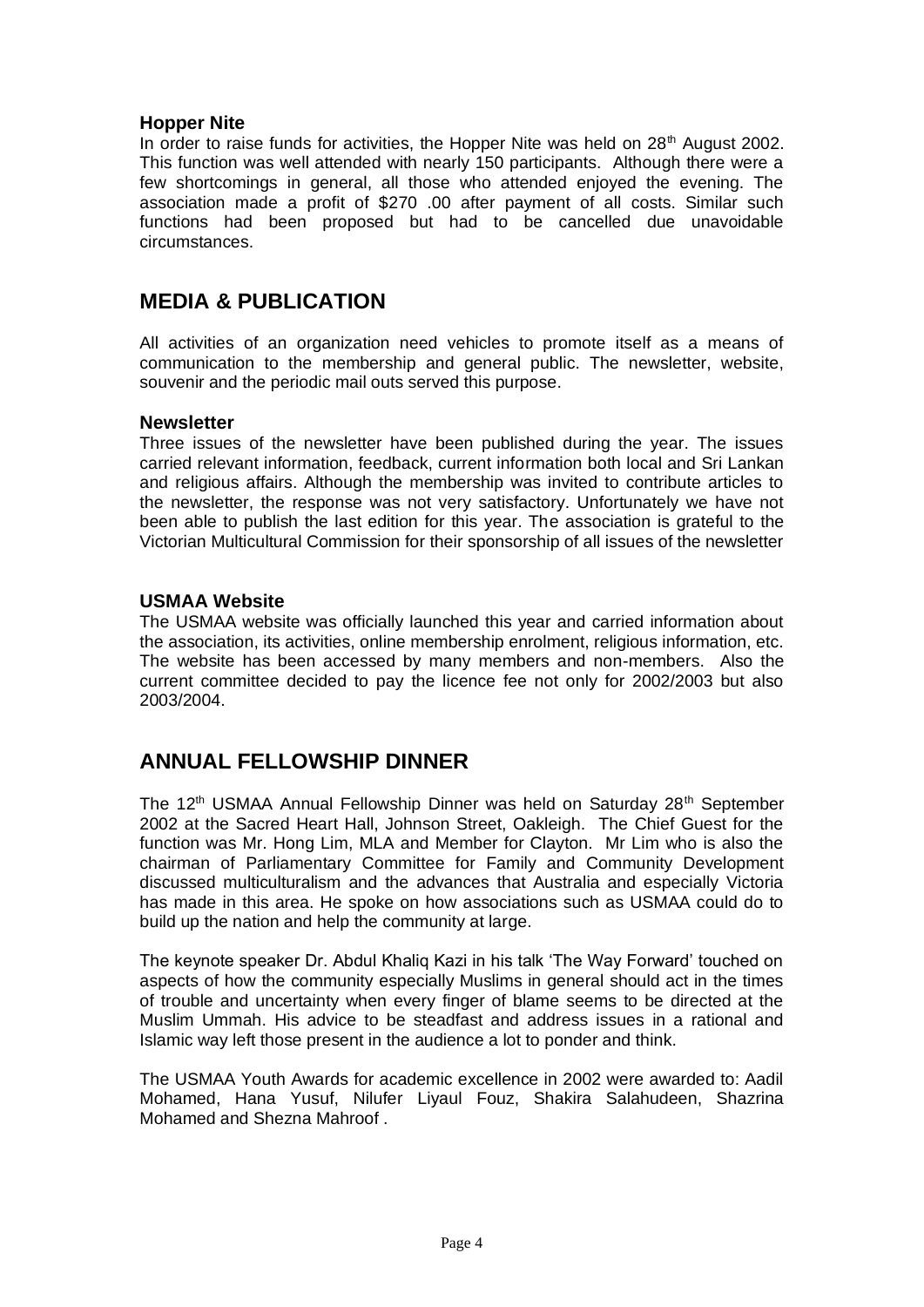The function was well attended by 200 persons consisting of members, friends and well wishers. All members and their families should be congratulated for the success of the event, which went on schedule with regard to timing and coordination.

The success of the function is also attributable to the work of committee members, volunteers, sponsors and advertisers. Also for the first time, the annual dinner brought in a profit of over \$1000.00.

## **SENIOR CITIZIEN'S GROUP**

With the initiative taken by the late Mrs Farisha Mohideen (the President's mother), a senior's group was set up to cater for the parents of members living here, and also those visiting Melbourne. An inaugural lunch was held in January, and a day outing to the Werribee Zoo, Mansion and Rose garden was held in February. It is hoped that this initiative is continued in the coming years. It has been proposed to incorporate a seniors group as part of the constitution.

## **YOUTH FOCUS GROUP**

On the initiate taken by members of the committee a youth focus group has been set up. They were involved in organising the Qiraath contest. The group has been meeting in the last few months. It is proposed to incorporate them as part of sub committee in the constitution and also to designate one of the committee members as the youth coordinator. The current committee has also decided to request \$500.00 be allocated for youth activities in the coming year. During the year we have been able to enrol 6 youth onto the membership roll.

## **CARDIOPULMONARY RESUSCITATION (CPR) CLASSES**

In collaboration with the YMCA and State Government, USMAA conducted a CPR class on Saturday 12<sup>th</sup> October from 2.00 – 4.00 pm at the Mitcham Hall. Although initially there was lots of interest shown only 10 participants attended the class. All participants were given a Certificate of Participation.

## **FLOOD RELIEF PROJECT**

Due to the devastation and havoc caused by the recent floods in Sri Lanka USMAA members generously contributed to this fund The collection to the sum of \$1030/ which was made within a week of being notified was sent to be used to build a well and also help in the rehabilitation of a village by the name of Poruwa, Matara District.

Also on the request of Mr. Rodney Arambawela, old clothes, foodstuff, linen, etc have been collected, and this will be sent to the flood relief victims.